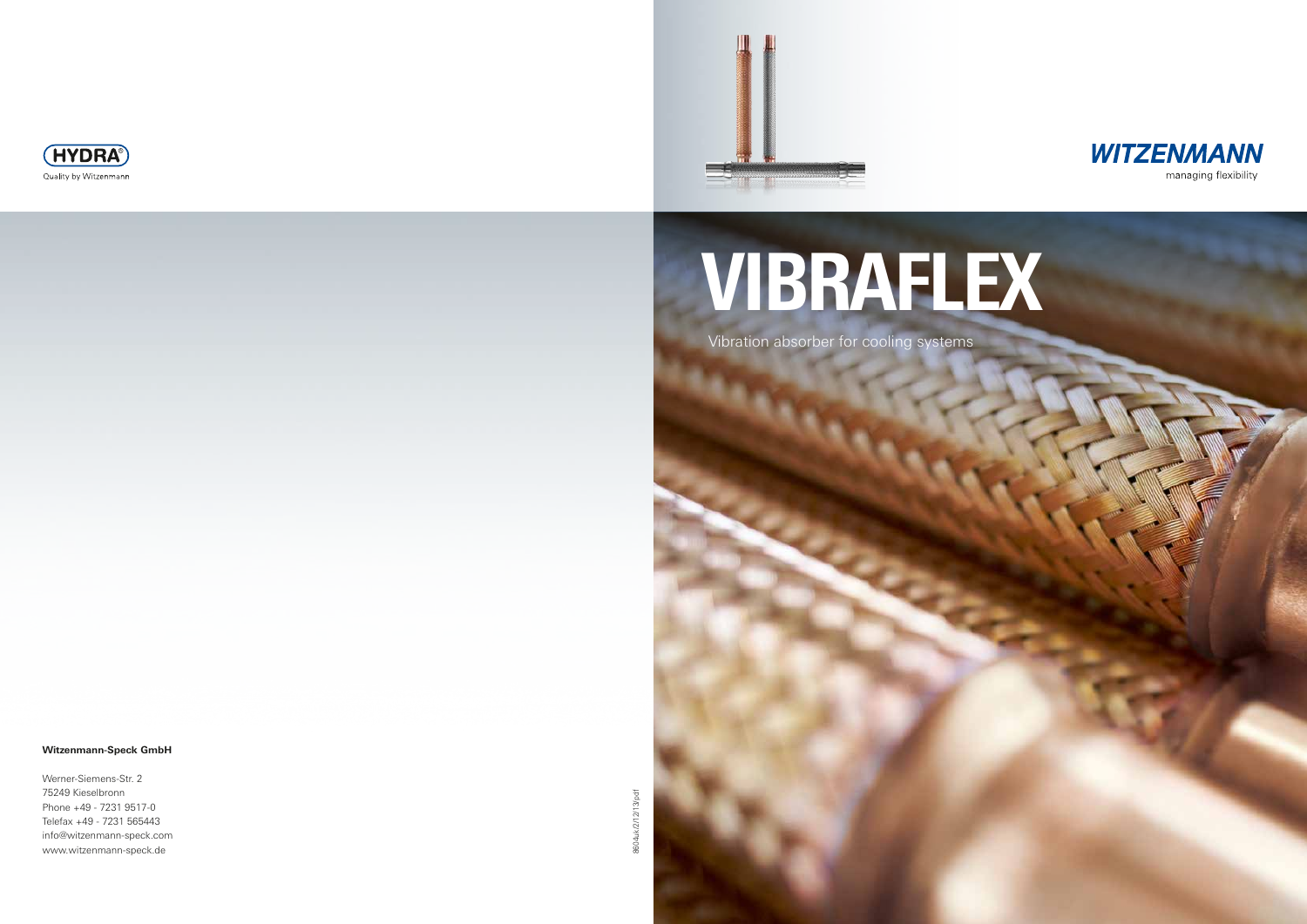

Vibraflex vibration absorbers are chiefly used in cooling systems such as air-conditioning units, refrigeration plants and in heat pumps. Vibraflex vibration absorbers prevent transmission of vibrations and have a sound insulating effect. Vibraflex vibration absorbers are resistant to usual refrigerants. Stainless steel must be used for R 717 (NH 3). Vibraflex vibration compensators are frost-resistant.

Do not use Vibraflex with CO<sub>2</sub> carbon dioxide (45 bar), **but RS 331L12.**

#### **Usage**

Vibraflex vibration absorbers are designed for a nominal pressure of 30 bar. The permissible temperature range extends from -70 °C to +200 °C taking account of the reduction factors at pressure and temperature.

### **Planning and installation**

When installing the hoses, check the direction of the vibrations since the hoses can only absorb movements at right angles to their axis. They must also be free of stress, aligned (not offset) and must not be stretched or buckled when connected.

The fixing point must be arranged directly behind the hose. The maximum amplitude in continuous operation is  $± 1$  mm, when turning on or off  $± 5$  mm; in the event of additional vibrations in the axial direction of the hose, two Vibraflex vibration absorbers must be installed in a 90° arrangement. Each delivery is accompanied by detailed installation instructions.

# From -70 °C to +200 °C

Leak-proof, pressure resistant, flexible – the metal hose for refrigerant technology

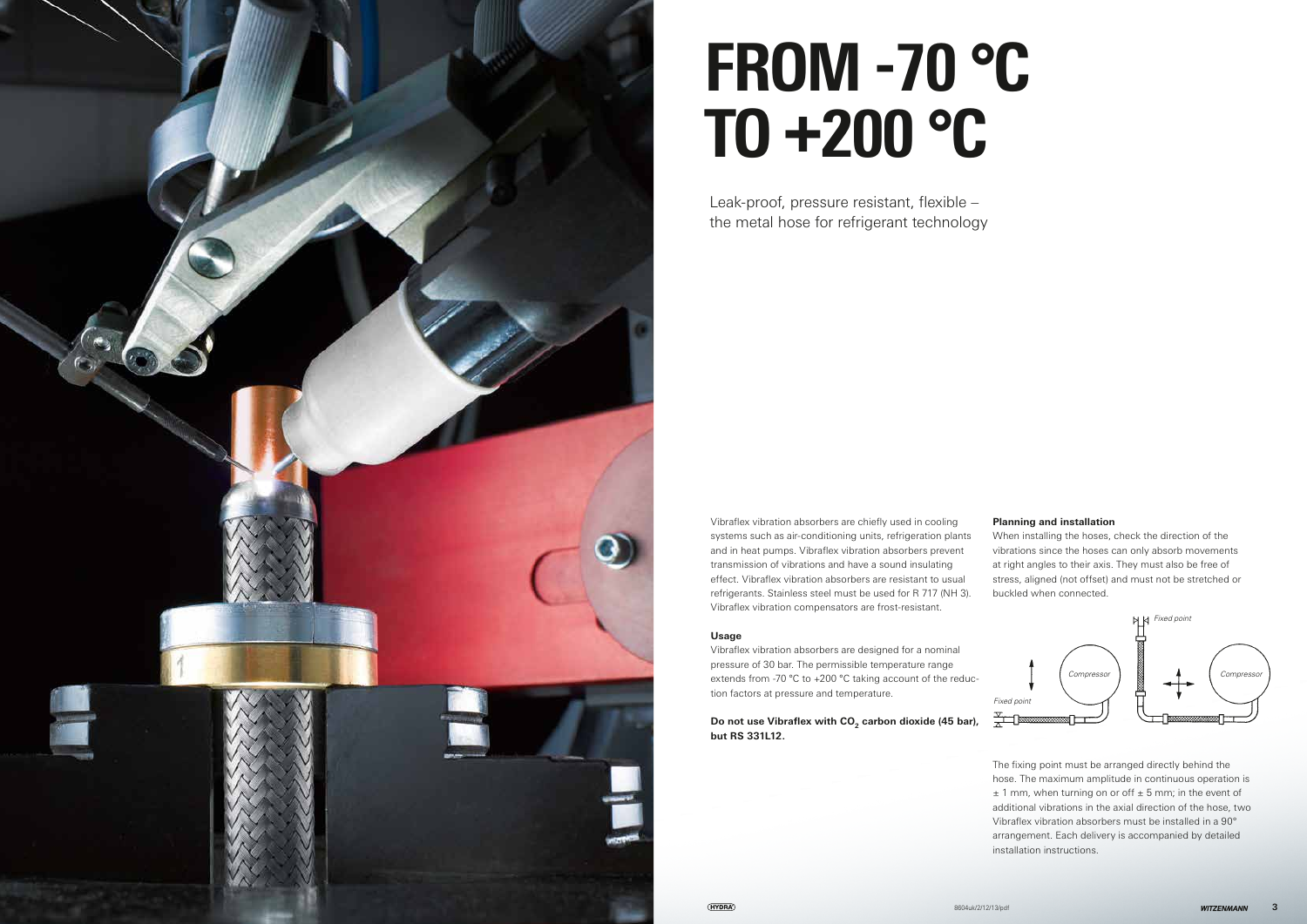#### **Dimensions for type VX 11/12**

- **Hose material Bronze**
- 
- up to 50 mm: VXS 101\*
- 51 mm or more: VXS 102\*

- **Hose material Bronze**
- **•** Special lengths/fittings up to 50 mm: VXS 201\*
- 51 mm or more: VXS 202\*

#### **Metric dimension**

#### **Dimensions for type VX 21/22**

#### **Inch dimension**

\* In case of deviation from standard fittings, please always specify the required fitting length.

## Vibraflex – vibration absorber Bronze hose

Vibraflex is available in 3 models with copper connection pieces, type VX 11/12; type VX 21/22



#### **Model 2**



#### **Model 3**



**Model 1**

## **Bronze hose with copper connection pieces**

- **For conventional applications in the area of refrigeration/air-conditioning** technology. Simple and problem-free brazing with copper connection pieces.
- $\blacksquare$  DN 8 to DN 50

- **•** Special design, fitting length up to 50 mm: VXS 101; VXS 201; VXS 301; VXS 303; VXS 401
- Special design, fitting length from 51 mm: VXS 102; VXS 202; VXS 302; VXS 304

#### **Model 2**

#### **Stainless steel hose with factory welded copper connection pieces**

- $\blacksquare$  More stability through stainless steel hose
- **F** Simple brazing into existing copper lines directly at the construction site
- $\blacksquare$  DN 6 to DN 100

### **Model 3**

#### **Stainless steel hose with factory welded stainless steel connection pieces**

- $\blacksquare$  The hose features high stability and long service life
- **•** Designed for use with modern cooling agents such as ammonia (NH3)
- Advantage: simple welding into steel pipelines
- $\blacksquare$  DN 6 to DN 100

#### **Explanation of types**

Standard:

VX 11/12; VX 21/22; VX 31/32; VX 33/34; VX 41

When ordering, please specify the precise length of the fittings

#### **Operating pressures**

- p All VX products listed here have a nominal pressure of 30 bar, taking into consideration the shading factors
- **Tubing design for higher pressures, e.g. for (R22) R410a, are handled as RS 331** or higher and not as VX





**•** Special lengths/fittings





|       | Connection dimensions to DIN 2856          | Standard connection pieces VX 11 |       |            | Extended connection pieces VX 12 |         |            |                  |         |
|-------|--------------------------------------------|----------------------------------|-------|------------|----------------------------------|---------|------------|------------------|---------|
| DN    | Connection<br>for pipe<br>outside diameter |                                  |       |            |                                  | Weight  |            |                  | Weight  |
|       | $d_i$                                      | S                                | $D_1$ | $NL \pm 6$ |                                  |         | $NL \pm 6$ | $\mathbf{1}_{1}$ |         |
| mm    | mm                                         | mm                               | mm    | mm         | mm                               | kg/Unit | mm         | mm               | kg/Unit |
| 8     | 10                                         |                                  | 14,0  | 200        | 16                               | 0,06    | 280        | 56               | 0,08    |
| 10    | 12                                         |                                  | 16,5  | 220        | 20                               | 0,08    | 320        | 65               | 0,11    |
| 12/15 | 15                                         | 1,5                              | 19,1  | 250        | 23                               | 0,11    | 360        | 78               | 0,19    |
| 12/16 | 16                                         |                                  | 19,1  | 250        | 25                               | 0,10    | 360        | 78               | 0,15    |
| 16    | 18                                         |                                  | 23,6  | 250        | 29                               | 0,14    | 360        | 80               | 0,20    |
| 20    | 22                                         |                                  | 28,5  | 280        | 32                               | 0,22    | 400        | 92               | 0,30    |
| 25    | 28                                         | 1,5                              | 35,5  | 320        | 38                               | 0.37    | 450        | 103              | 0,53    |
| 32    | 35                                         | 1,5                              | 44,3  | 360        | 41                               | 0.57    | 500        | 110              | 0,78    |
| 40    | 42                                         | 2                                | 53,8  | 450        | 50                               | 0,95    | 560        | 105              | 1,23    |
| 50    | 54                                         | 2                                | 66,2  | 500        | 65                               | 1.57    | 630        | 130              | 1.94    |

| Connection dimensions to ASME/ANSI/B 16.22 |                |                  |                |       |            | Standard connection pieces VX 21 |         | Extended connection pieces VXS 22 |           |         |
|--------------------------------------------|----------------|------------------|----------------|-------|------------|----------------------------------|---------|-----------------------------------|-----------|---------|
| DN                                         | Connection     |                  |                |       |            |                                  | Weight  |                                   |           | Weight  |
|                                            | for pipe       |                  |                |       |            |                                  |         |                                   |           |         |
|                                            |                | outside diameter |                |       |            |                                  |         |                                   |           |         |
|                                            |                | d.               | S              | $D_1$ | $NL \pm 6$ |                                  |         | $NL \pm 6$                        | $\vert$ 1 |         |
| mm                                         |                | mm               | mm             | mm    | mm         | mm                               | kg/Unit | mm                                | mm        | kg/Unit |
| 8                                          | $3\frac{1}{8}$ | 9,5              |                | 14,0  | 200        | 16                               | 0.06    | 280                               | 56        | 0,08    |
| 10                                         | 1/2            | 12,7             |                | 16,5  | 220        | 20                               | 0,08    | 320                               | 70        | 0,12    |
| 12                                         | 5/8            | 15,9             |                | 19,1  | 250        | 23                               | 0.10    | 360                               | 78        | 0,16    |
| 16                                         | 3/4            | 19,1             |                | 23,6  | 250        | 25                               | 0,11    | 360                               | 80        | 0,20    |
| 20                                         | $7\frac{1}{8}$ | 22,2             |                | 28,5  | 280        | 32                               | 0.22    | 400                               | 92        | 0.30    |
| 25                                         | 11/8           | 28,6             | 1,5            | 35,5  | 320        | 38                               | 0.37    | 450                               | 103       | 0,53    |
| 32                                         | 13/8           | 34,9             | 1,5            | 44,3  | 360        | 41                               | 0.57    | 500                               | 110       | 0,78    |
| 40                                         | 15/8           | 41,3             | 1,5            | 53,8  | 450        | 50                               | 0,89    | 560                               | 105       | 1,09    |
| 50                                         | $2^{1/8}$      | 54,0             | $\mathfrak{D}$ | 66,2  | 500        | 65                               | 1.53    | 630                               | 130       | 1.94    |